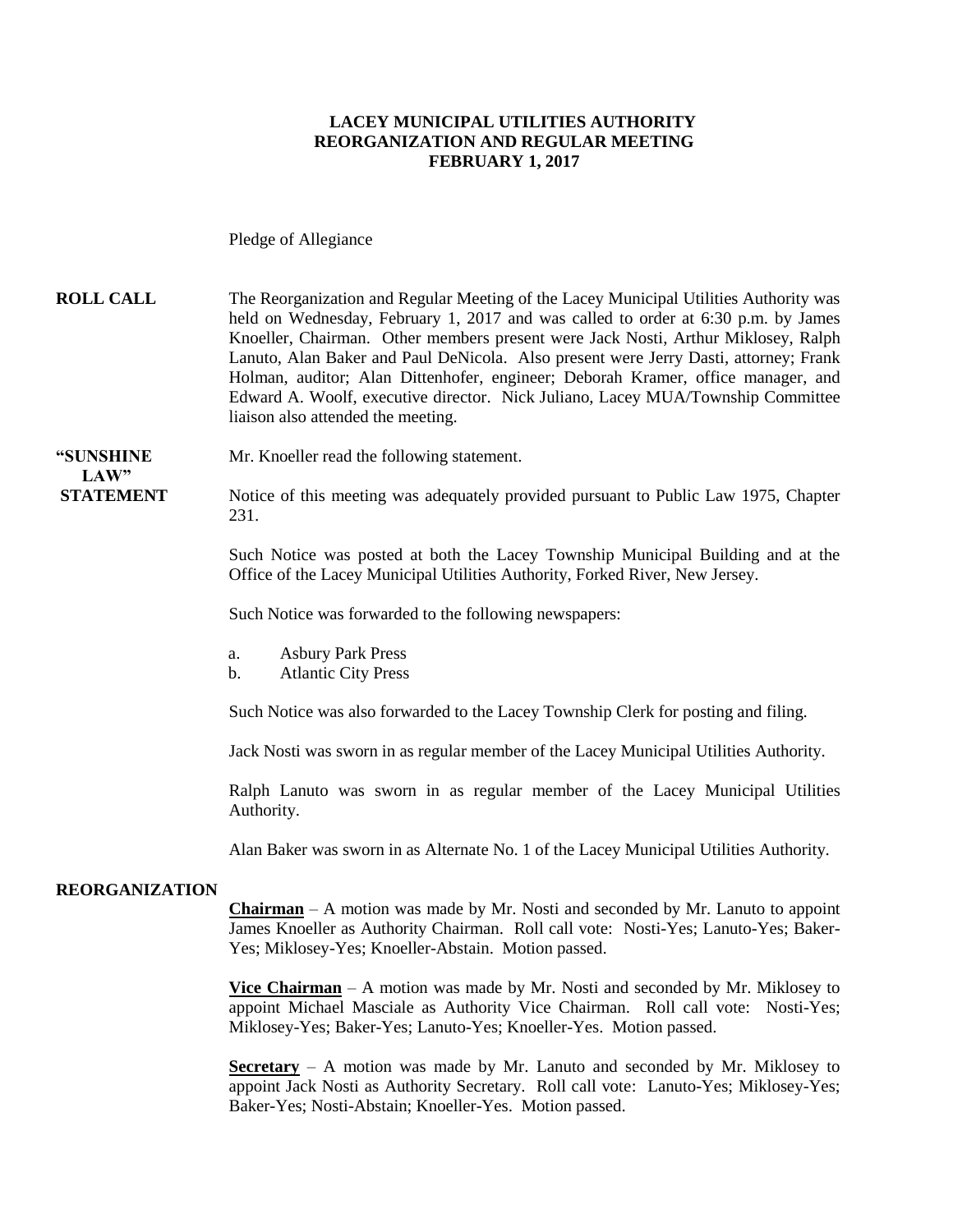**Treasurer** – A motion was made by Mr. Nosti and seconded by Mr. Lanuto to appoint Arthur Miklosey as Authority Treasurer. Roll call vote: Nosti-Yes; Lanuto-Yes; Baker-Yes; Miklosey-Abstain; Knoeller-Yes. Motion passed.

# **COMMITTEE**

#### **APPOINTMENTS** *Personnel Committee*

Chaired by Michael Masciale James Knoeller, Member Alternate No. 1 – Arthur Miklosey Alternate No. 2 – Jack Nosti

#### *Safety Committee*

Chaired by Paul DeNicola Jack Nosti, Member Darren Coraggio, Safety Coordinator Edward Woolf John LeCompte Maria Reitmeyer

#### *Budget and Finance Committee*

Chaired by Michael Masciale Arthur Miklosey, Member Alternate – James Knoeller

#### *Public Relations Committee & Planning Committee*

Chaired by James Knoeller Michael Masciale Alternate – Ralph Lanuto

#### *Township Committee Liaison*

Jack Nosti Alternate – Paul DeNicola

Mr. Knoeller welcomed Alan Baker to the Authority Board.

#### **RESOLUTION NO. 2017-10- AUTHORIZE REGULAR MEETING SCHEDULE**

A motion was made by Mr. Miklosey and seconded by Mr. Lanuto to adopt *Resolution No. 2017-10, Resolution of the Lacey Municipal Utilities Authority, County of Ocean, State of New Jersey*, *Authorizing Regular Meeting Schedule.* Roll call vote: Miklosey-Yes; Lanuto-Yes; Baker-Yes; Nosti-Yes; Knoeller-Yes. Motion passed.

## **PROFESSIONAL**

**APPOINTMENTS** Mr. Woolf stated the administrative staff of the Authority received and reviewed the submissions of qualifications for professional service contracts. The Fair and Open process was utilized in determining the most qualified professionals; therefore, he recommends the following professionals be appointed to the Lacey Municipal Utilities Authority.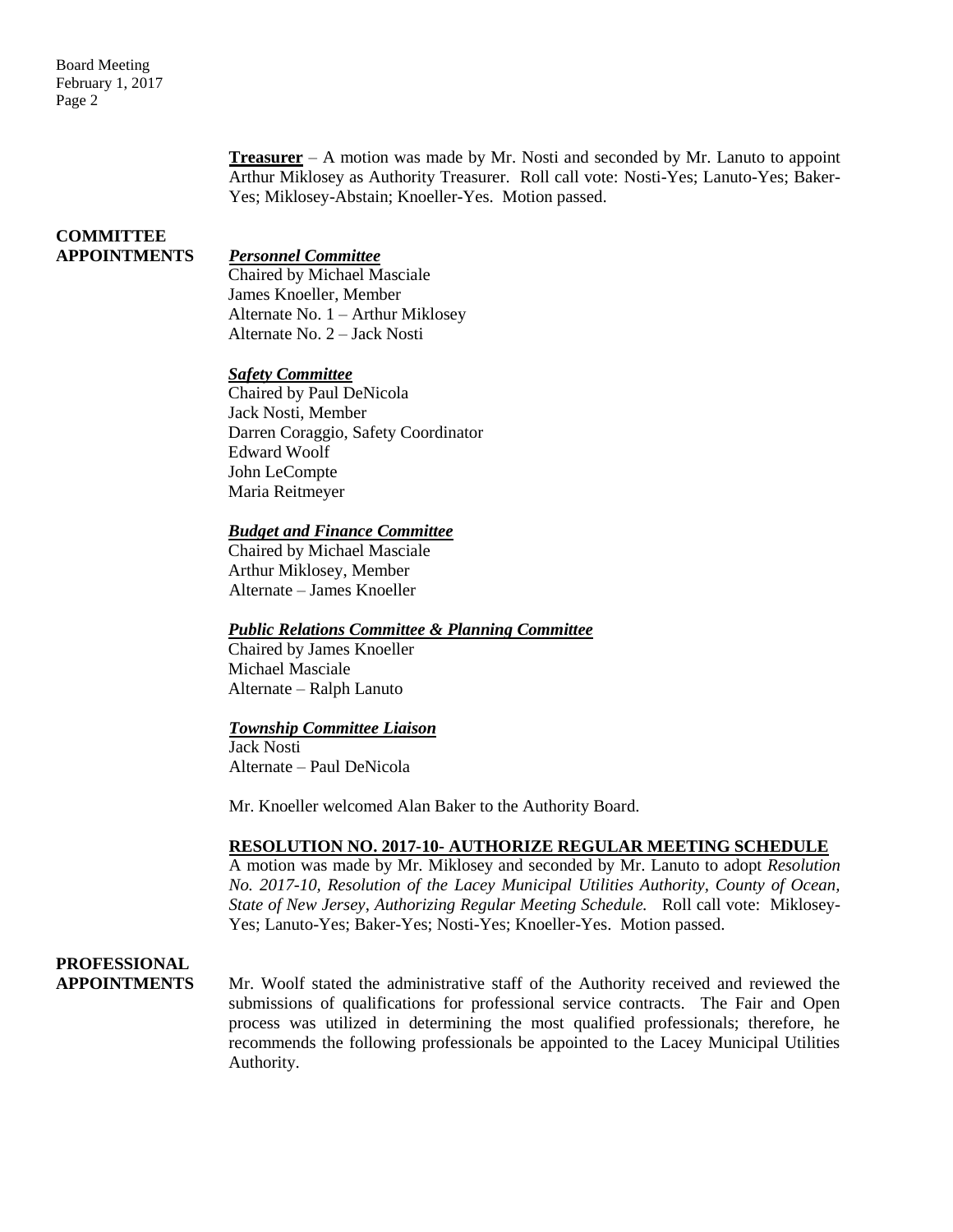#### **RESOLUTION NO. 2017-12 - APPOINT ENGINEER - REMINGTON, VERNICK**

**AND VENA ENGINEERS** - A motion was made by Mr. Miklosey and seconded by Mr. Lanuto to adopt *Resolution No. 2017-12, Resolution of the Lacey Municipal Utilities Authority, County of Ocean, State of New Jersey, Appointing the Firm Remington, Vernick and Vena Engineers as Authority Consulting Engineers*. Roll call vote: Miklosey-Yes; Lanuto-Yes; Baker-Yes; Nosti-Yes; Knoeller-Yes. Motion passed.

**RESOLUTION NO. 2017-13 – APPOINT ATTORNEY – JERRY J. DASTI OF THE FIRM DASTI, MURPHY, McGUCKIN, ULAKY, KOUTSOURIS & CONNORS, P.C.** – A motion was made by Mr. Miklosey and seconded by Mr. Lanuto to adopt *Resolution No. 2017-13, Resolution of the Lacey Municipal Utilities Authority, County of Ocean, State of New Jersey, Appointing Jerry J. Dasti of the Firm Dasti, Murphy*, *McGuckin, Ulaky, Koutsouris & Connors as Authority Attorney*. Roll call vote: Miklosey-Yes; Lanuto-Yes; Baker-Yes; Nosti-Yes; Knoeller-Yes. Motion passed.

**RESOLUTION NO. 2017-14 – APPOINT AUDITOR – FRANK B. HOLMAN OF THE FIRM HOLMAN, FRENIA & ALLISON, PC** – A motion was made by Mr. Lanuto and seconded by Mr. Miklosey to adopt *Resolution No. 2017-14, Resolution of the Lacey Municipal Utilities Authority, County of Ocean, State of New Jersey, Appointing Frank B. Holman, III, of the Firm Holman, Frenia, & Allison P.C as Authority Auditor*. Roll call vote: Lanuto-Yes; Miklosey-Yes; Baker-Yes; Nosti-Yes; Knoeller-Yes. Motion passed.

Mr. Holman reported his firm's Supervisor hourly rate will be revised to \$130.00 an hour.

**RESOLUTION NO. 2017-15 – APPOINT CONFLICT ATTORNEY – RICHARD D. MEINDERS, P.C.** – A motion was made by Mr. Nosti and seconded by Mr. Miklosey to adopt *Resolution No. 2017-15, Resolution of the Lacey Municipal Utilities Authority, County of Ocean, State of New Jersey*, *Appointing Richard D. Meinders, P.C. as Authority Conflict Attorney.* Roll call vote: Nosti-Yes; Miklosey-Yes; Baker-Yes; Lanuto-Yes; Knoeller-Yes. Motion passed.

**RESOLUTION NO. 2017-16 – APPOINT LABOR COUNSEL – JERRY J. DASTI OF THE FIRM DASTI, MURPHY, ULAKY, KOUTSOURIS & CONNORS** – A

motion was made by Mr. Nosti and seconded by Mr. Miklosey to adopt *Resolution No. 2017-16, Resolution of the Lacey Municipal Utilities Authority, County of Ocean, State of New Jersey, Appointing Jerry J. Dasti, Esq. of the firm Dasti, Murphy, McGuckin, Ulaky, Koutsouris & Connors, P.C. as Authority Labor Counsel*. Roll call vote: Nosti-Yes; Miklosey-Yes; Baker-Yes; Lanuto-Yes; Knoeller-Yes. Motion passed.

**RESOLUTION NO. 2017-17 – APPOINT BOND COUNSEL - GLUCK WALRATH, LLP** – A motion was made by Mr. Miklosey and seconded by Mr. Nosti to adopt *Resolution No. 2017-17, Resolution of the Lacey Municipal Utilities Authority, County of Ocean, State of New Jersey, Appointing Gluck Walrath, LLP as Authority Bond Counsel.* Roll call vote: Miklosey-Yes; Nosti-Yes; Baker-Yes; Lanuto-Yes; Knoeller-Yes. Motion passed.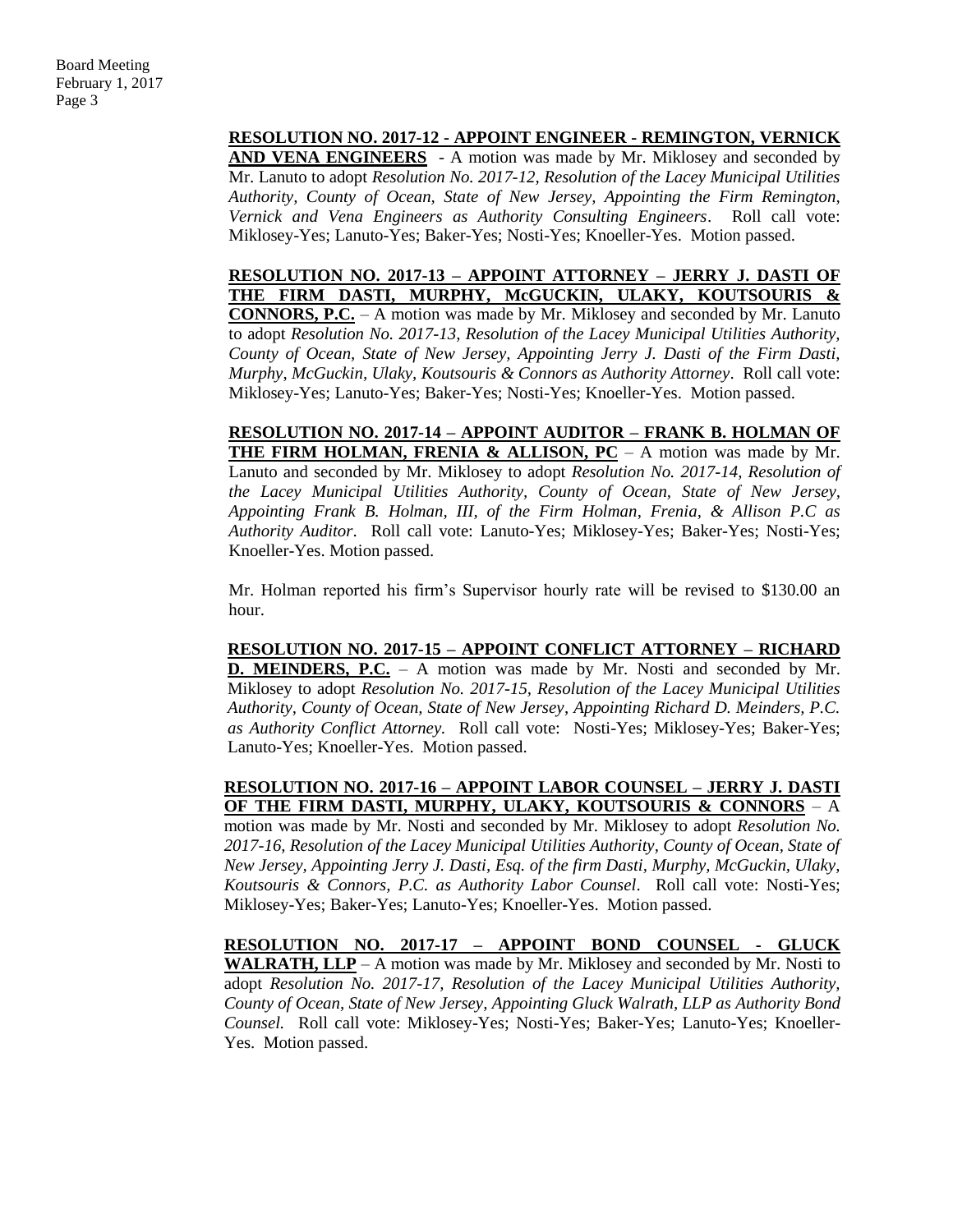#### **RESOLUTION NO. 2017-18 – APPOINT RISK MANAGEMENT CONSULTANT**

**CONNOR STRONG COMPANIES, INC.** – A motion was made by Mr. Miklosey and seconded by Mr. Lanuto to adopt *Resolution No. 2017-18, Resolution of the Lacey Municipal Utilities Authority, County of Ocean, State of New Jersey, Appointing Connor Strong Companies, Inc. as Authority Risk Management Consultant.* Roll call vote: Miklosey-Yes; Lanuto-Yes; Baker-Yes; Nosti-Yes; Knoeller-Yes. Motion passed

**RESOLUTION NO. 2017-19 – APPOINT PUBLIC AGENCY COMPLIANCE OFFICER – EDWARD A. WOOLF** - A motion was made by Mr. Miklosey and seconded by Mr. Lanuto to adopt *Resolution No. 2017-19, Resolution of the Lacey Municipal Utilities Authority, County of Ocean, State of New Jersey, Appointing Edward A. Woolf as Public Agency Compliance Officer, P.L. 1975, c. 127*. Roll call vote: Miklosey-Yes; Lanuto-Yes; Baker-Yes; Nosti-Yes; Knoeller-Yes. Motion passed.

#### **RESOLUTION NO. 2017-20 – APPOINT PERSONNEL OFFICER – EDWARD A.**

**WOOLF** – A motion was made by Mr. Miklosey and seconded by Mr. Nosti to adopt *Resolution No. 2017-20, Resolution of the Lacey Municipal Utilities Authority, County of Ocean, State of New Jersey, Appointing Edward A. Woolf as Personnel Officer*. Roll call vote: Miklosey-Yes; Nosti-Yes; Baker-Yes; Lanuto-Yes; Knoeller-Yes. Motion passed.

**RESOLUTION NO. 2017-21 – APPOINT FUND COMMISSIONERS AND ALTERNATE FUND COMMISSIONER TO THE NEW JERSEY UTILITY AUTHORITIES JOINT INSURANCE FUND** – A motion was made by Mr. Nosti and seconded by Mr. Miklosey to adopt *Resolution No. 2017-21, Resolution of the Lacey Municipal Utilities Authority, County of Ocean, State of New Jersey, Appointing Fund Commissioners and Alternate Fund Commissioner for the New Jersey Utilities Authorities Joint Insurance Fund*. Roll call vote: Nosti-Yes; Miklosey-Yes; Baker-Yes; Lanuto-Yes; Knoeller-Yes. Motion passed.

**RESOLUTION NO. 2017-22 – APPOINT COMPANY PHYSICIAN – FORKED RIVER MEDICAL SPECIALISTS, P.A.** – A motion was made by Mr. Miklosey and seconded by Mr. Nosti to adopt *Resolution No. 2017-22, Resolution of the Lacey Municipal Utilities Authority, County of Ocean, State of New Jersey, Appointing Forked River Medical Specialists, P.A. as Company Physician*. Roll call vote: Miklosey-Yes; Nosti-Yes; Baker-Yes; Lanuto-Yes; Knoeller-Yes. Motion passed.

**RESOLUTION NO. 2017-23 – APPOINT COMPUTER CONSULTANT – CSI COMPUTERS** – A motion was made by Mr. Miklosey and seconded by Mr. Nosti to adopt *Resolution No. 2017-23, Resolution of the Lacey Municipal Utilities Authority, County of Ocean, State of New Jersey, Appointing CSI Consultants Computer Consultant.* Roll call vote: Miklosey-Yes; Nosti-Yes; Baker-Yes; Lanuto-Yes; Knoeller-Yes. Motion passed.

#### **RESOLUTION NO. 2017-24 – APPOINT COMPANY ACCOUNTING CONSULTANT - WILLIAM E. ANTONIDES AND COMPANY**– A motion was

made by Mr. Miklosey and seconded by Mr. Lanuto to adopt *Resolution No. 2017-24, Resolution of the Lacey Municipal Utilities Authority, County of Ocean, State of New Jersey, Appointing CSI Consultants Computer Consultant.* Roll call vote: Miklosey-Yes; Lanuto-Yes; Baker-Yes; Nosti-Yes; Knoeller-Yes. Motion passed.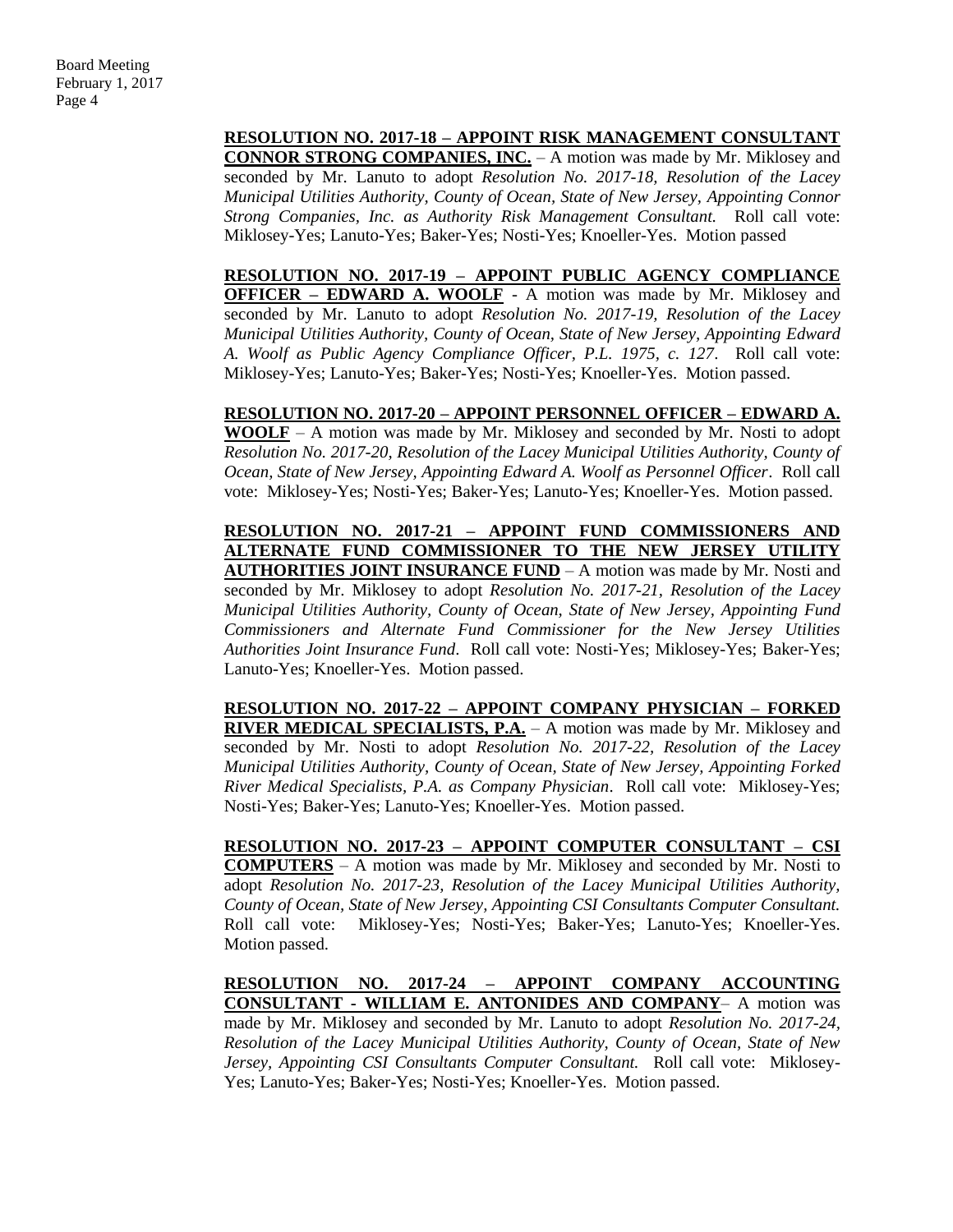#### **RESOLUTION NO. 2017-25 – APPOINT FINANCIAL ADVISOR – ACACIA**

**FINANCIAL** – A motion was made by Mr. Miklosey and seconded by Mr. Lanuto to adopt *Resolution No. 2017-25, Resolution of the Lacey Municipal Utilities Authority, County of Ocean, State of New Jersey, Appointing CSI Consultants Computer Consultant.* Roll call vote: Miklosey-Yes; Lanuto-Yes; Baker-Yes; Nosti-Yes; Knoeller-Yes. Motion passed.

# **APPROVAL**

**OF MINUTES Regular Meeting of January 4, 2017 -** A motion was made by Mr. Nosti and seconded by Mr. Miklosey to approve the minutes of the Regular Meeting of January 4, 2017. Roll call vote: Nosti-Yes; Miklosey-Yes; Baker-Abstain; Lanuto-Yes; Knoeller-Yes. Motion passed.

> **Closed Session Meeting of January 4, 2017 -** A motion was made by Mr. Nosti and seconded by Mr. Miklosey to approve the minutes of the Closed Session Meeting of January 4, 2017. Roll call vote: Nosti-Yes; Miklosey-Yes; Baker-Abstain; Lanuto-Yes; Knoeller-Yes. Motion passed.

### **EXECUTIVE DIRECTOR'S**

**REPORT Cash Balance Report - Period Ending December 31, 2016** - Mr. Woolf summarized the cash balances for period ending December 31, 2016 as follows: Total cash balance for the unrestricted accounts were \$9,172,339.72, with earnings of \$12,818.61. Total cash balance for the restricted accounts held by the trustee were \$3,975,185.58, with earnings of \$3,746.96. Current period interest on the restricted and unrestricted accounts was \$16,566.57. Year-to-date earnings on all interest bearing accounts were \$84,997.75.

> **Investment Manager Report** – Brian DeBrino from Northern Advisory Group provided the Commissioners with an update on its interest earnings. The report was favorably accepted. Mr. Woolf stated a finance committee meeting will be scheduled to discuss transferring funds in low earning accounts and put them into some investments for a better interest rate.

> Mr. Dasti stated the Authority has bonds that are due to be refunded in September. He recommends this matter be revisited in May or June.

> **VFD for Wells 7 & 8** – Mr. Woolf requested authorization for Remington, Vernick & Vena engineers to design, bid and inspect Variable Frequency Drives (VFD) for Wells 7 & 8, at a cost not to exceed \$15,000.00. Mr. Dittenhofer explained the purpose of a VFD is to control the speed of the motor, thereby saving the Authority on electrical usage by 15-30%. A motion was made by Mr. Miklosey and seconded by Mr. Lanuto authorizing RV&V to design Variable Frequency Drive for Wells 7 & 8, in an amount not to exceed \$15,000.00. Roll call vote: Miklosey-Yes; Lanuto-Yes; Baker-Yes; Nosti-Yes; Knoeller-Yes. Motion passed.

# **BUSINESS**

**REPORT** The business report was submitted for review.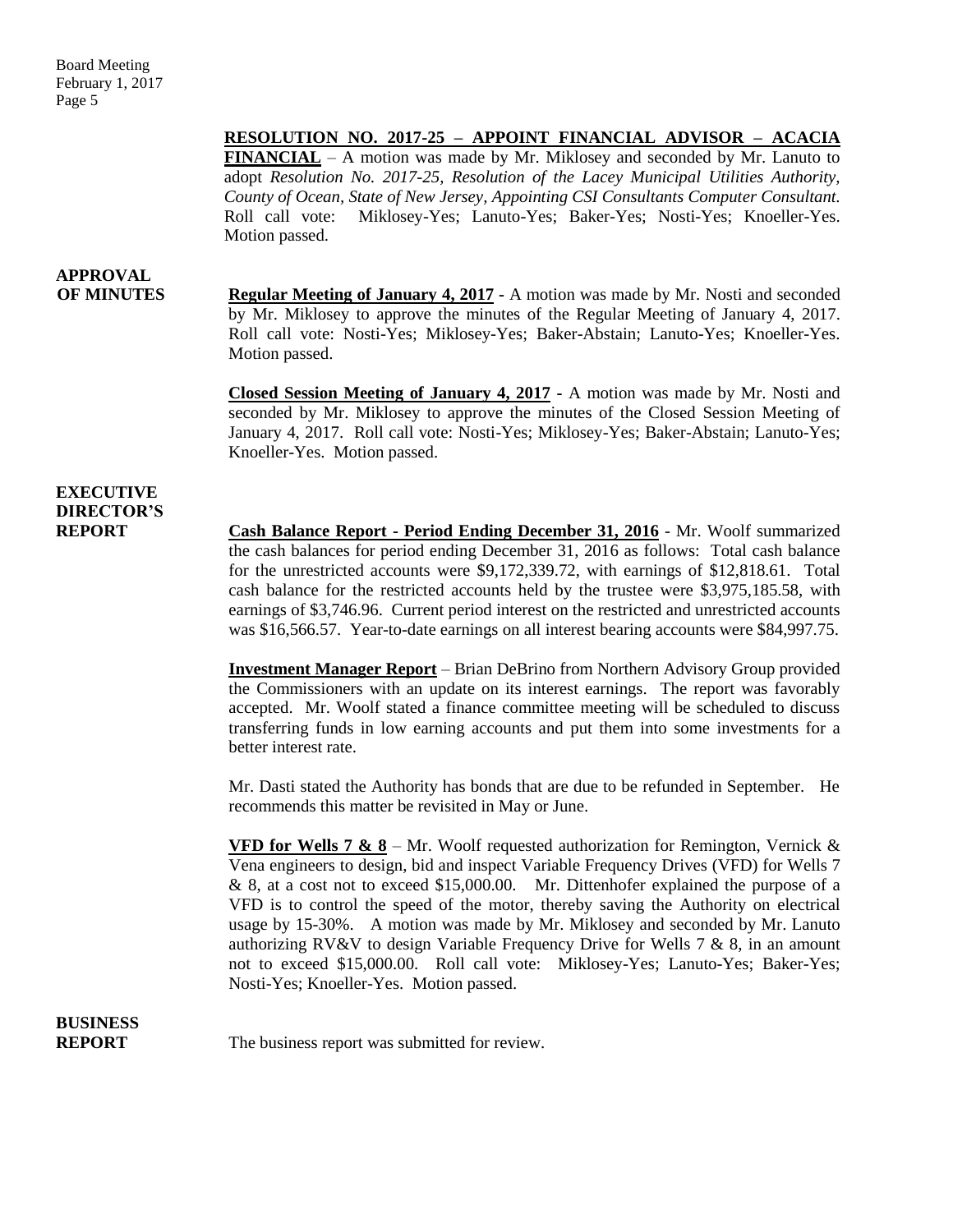# **ENGINEER'S**

**REPORT Resolution 2017-09 – Tentative Sewer and Water Approval – Harbor Run Major Subdivision – Ridgemont Homes, Inc.** – Mr. Dittenhofer stated his office received the application and plans for tentative sewer and water approval for Harbor Run Major Subdivision, Ridgemont Homes, Inc., Blocks 1724-1735, Various Lots. The applicant is proposing to construct a twenty-one (21) unit major subdivision along Heatherington Court, to the south of the presently improved portion of the roadway. The applicant proposes to connect to the existing water main at the end of Heatherington Court and extend approximately 1,200 LF of 8" PVC water main to service the units. The applicant also proposes to connect to an existing manhole at the end of Heatherington Court and extend approximately 1,086 LF of 8" PVC sewer main to service the units. On recommendation by the Authority's engineer, a motion was made by Mr. Miklosey and seconded by Mr. Lanuto to adopt *Resolution 2017-09, Resolution of the Lacey Municipal Utilities Authority, County of Ocean, State of New Jersey, Tentative Sewer and Water Approval, Harbor Run Major Subdivision, Blocks 1724-1735, Various Lots, Ridgemont Homes, Inc.* Roll call vote: Miklosey-Yes; Lanuto-Yes; Baker-Yes; Nosti-Yes; Knoeller-Yes. Motion passed.

> **Resolution 2017-11 – Release Performance Bond – Accept Maintenance Bond – Final Payment – Bayonne Avenue Construction Project – Earle Asphalt** – On recommendation by the Authority's engineer, a motion was made by Mr. Miklosey and seconded by Mr. Lanuto to adopt *Resolution 2017-11, Resolution of the Lacey Municipal Utilities Authority, County of Ocean, State of New Jersey, Authorizing Payment of Engineer Certificate No. 2, Release of Performance Bond, and Acceptance of Maintenance Bond for the Bayonne Avenue Drainage and Roadway Construction Project.* Roll call vote: Miklosey-Yes; Lanuto-Yes; Baker-Yes; Nosti-Yes; Knoeller-Yes. Motion passed.

> **Resolution 2017-08 – Performance Guarantee Release – Final Payment – Tank No. 2 Repainting – Corrosion Control Corporation** – Mr. Dittenhofer recommended this Resolution be Tabled since he has not received the required documentation from the contractor.

**ATTORNEY'S**

**REPORT Reduction in Force** – Mr. Dasti stated this matter has been finalized and is closed.

**OPRA Court Case** – Mr. Dasti stated his office forwarded to the LMUA a Legal Memo concerning a recent import case involving OPRA.

**AUDITOR'S**

**REPORT Accountant's Status Report – Month Ended December 31, 2016** – Mr. Holman reported both water and sewer revenues had a favorable variance for the month, as well as year to date. Sewer expenses had a favorable variance for the month, however, unfavorable on water expenses. User charges on sewer had a favorable variance for the month, however, unfavorable on the water side. The Authority received FEMA reimbursement in amount of \$1,066,000.00. The Authority can anticipate a credit of \$60,540 through the month of December from the OCUA.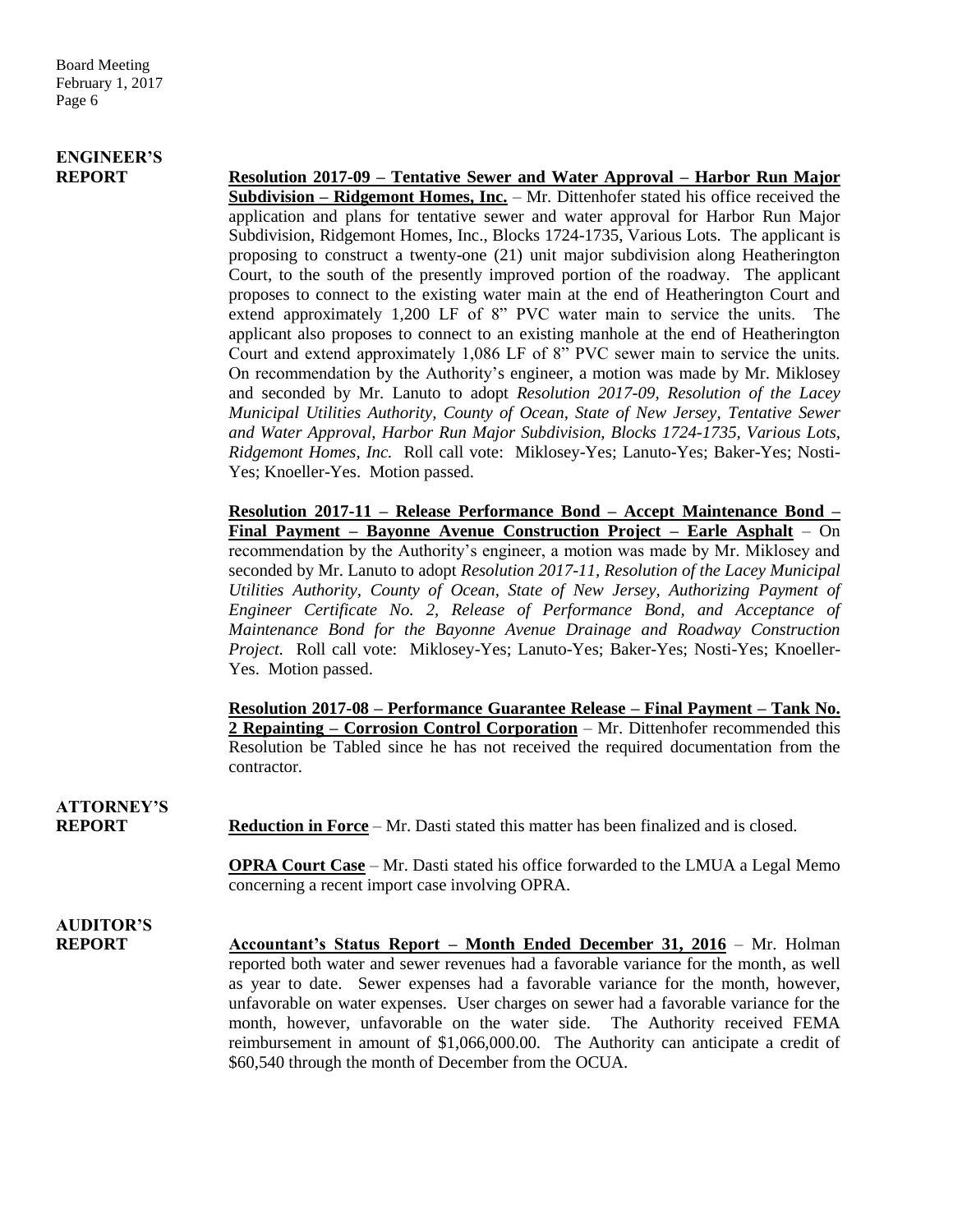Board Meeting February 1, 2017 Page 7

#### **CORRESPONDENCE**

Lauren Homgren, Clairmore Ave. - Requesting relief of utility bill, due to leaky pipe. Since the water from the leak did not go into the sewer system, a motion was made by Mr. Miklosey and seconded by Mr. Lanuto to grant a credit adjustment on the sewer charges in the amount of \$110.80 (28,000 gallons). Roll call vote: Miklosey-Yes; Lanuto-Yes; Baker-Yes; Nosti-Yes; Knoeller-Yes. Motion passed.

**Rosalie Montero, Williams Ave.** – Mrs. Montero was present requesting relief of utility bill, due to high usage. Mr. Woolf stated Mrs. Montero received a bill in September 2016 that indicated water usage of 171,000 gallons. She was out of the country from March through December, and she indicated that her husband shut off the main water supply for the home. The water meter was tested with one low flow category reading slow. Therefore, there is some question on the accuracy of the meter. Mr. Woolf stated the new meter indicates normal usage. Since the water meter results came back indicating a defect, a motion was made by Mr. Nosti and seconded by Mr. Miklosey to grant a credit adjustment on the sewer charges in the amount of \$2,150.60 (171,000 gallons). Roll call vote: Nosti-Yes; Miklosey-Yes; Baker-Yes; Lanuto-Yes; Knoeller-Yes. Motion passed.

In the future, Mr. Knoeller asked Mrs. Montero to make sure her outside house bibs are turned off if she is away for an extended period of time.

**BUSINESS Resolution 2017-06 – Salary Increase for Non-Union, Non-Contract Employees** – Secretary Nosti executed Resolution 2017-06 memorializing action taken on January 4, 2017, establishing salary increases for non-union, non-contract employees of the Lacey Municipal Utilities Authority.

> **Resolution 2017-07 – Salary Increase - Deborah Kramer** – Secretary Nosti executed Resolution 2017-07 memorializing action taken on January 4, 2017, authorizing salary increase for Deborah Kramer.

## **NEW**

**OLD**

**BUSINESS** There was no new business to discuss.

#### **PUBLIC BUSINESS/**

**COMMENT Jim McDowell, Chelsea Street –** Mr. McDowell asked if the LMUA will be instituting a debit payment system to pay utility bills. Mrs. Kramer stated with the current banking situation and the volume of customers, the cost is not feasible at this time. She stated it will be revisited sometime in the future.

> **Regina Discenza, Sunset Drive –** Mrs. Discenza stated she is aware that Wells 7 & 8 are going to be the main water producers. She asked if Wells 3, 4 & 5 will be shut down, and how many wells are there in total. Mr. Woolf stated Wells  $1 \& 2$  still exist and are used as a back-up. The Wells that no longer exist are the Brookdale Wells  $1 \& 2$ . Those wells were taken out of service and abandoned. Wells 3, 4 & 5 will be rotated.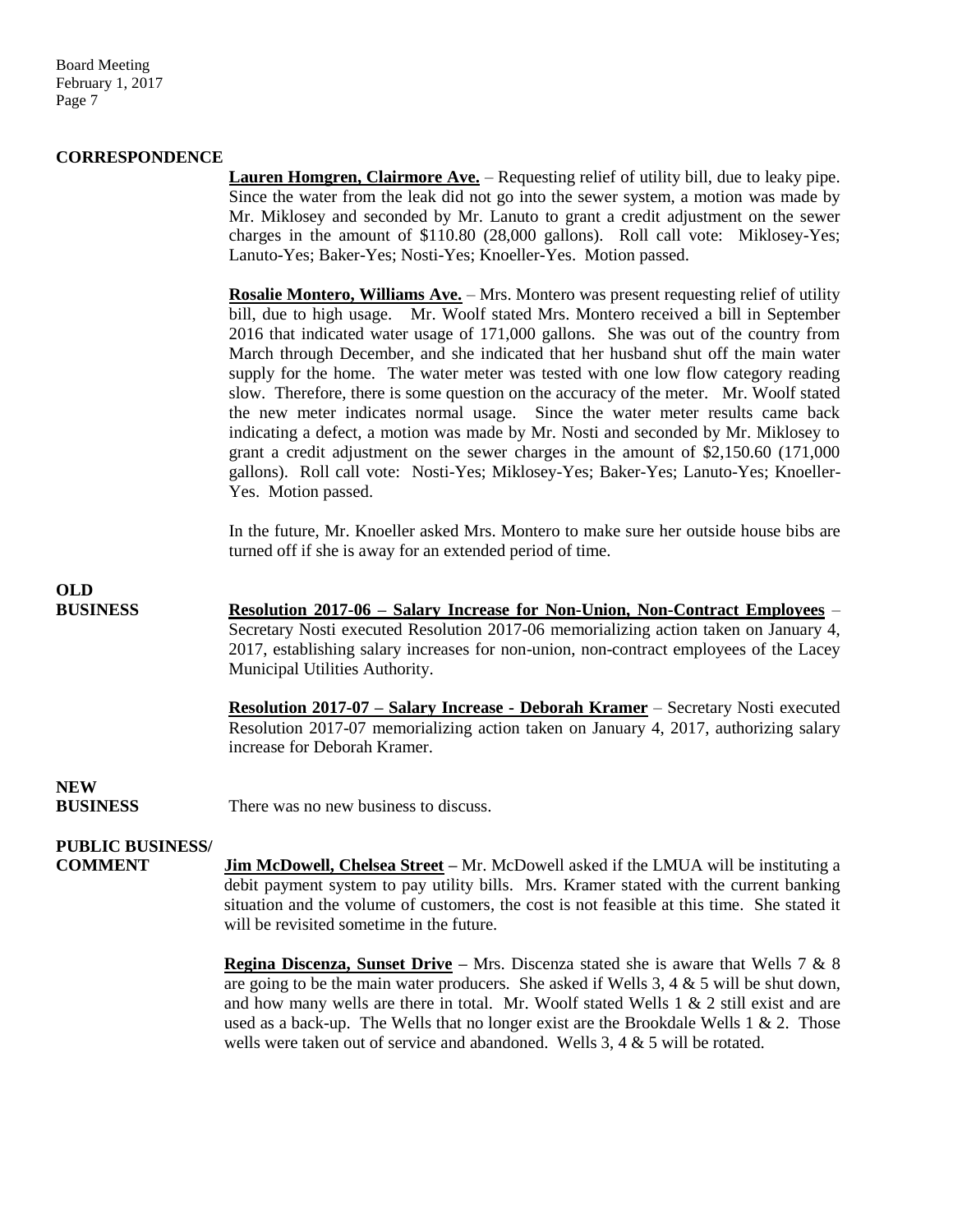**George Ogilvie, Hillside Place** – Mr. Ogilvie was present to discuss his high water bill, and presented a letter requesting relief. Mr. Knoeller stated the Authority will have to review the documentation and address it at the next meeting.

# **PAYMENT OF**

**VOUCHERS WHEREAS**, the members of the Lacey Municipal Utilities Authority carefully examined all vouchers presented for payment of claims;

> **NOW, THEREFORE, BE IT RESOLVED** by the Lacey Municipal Utilities Authority that:

> 1. Said vouchers in the sum of \$235,271.73 be and the same are hereby approved to be paid.

2. Said vouchers are listed on the attached computer check register.

A motion was made by Mr. Nosti and seconded by Mr. Miklosey to adopt the above resolution. Roll call vote: Nosti-Yes; Miklosey-Yes; Baker-Yes; Lanuto-Yes; Knoeller-Yes. Motion passed.

**CLOSED** 

#### **SESSION RESOLUTION**

**WHEREAS,** Section 8 of the Open Public Meetings Act, Chapter 231, Public Law 1975 permits the exclusion of the public from a meeting in certain circumstances;

**WHEREAS**, this public body is of the opinion that such circumstances presently exist.

**NOW, THEREFORE, BE IT RESOLVED** by the Lacey Municipal Utilities Authority, County of Ocean and State of New Jersey as follows:

1. The public shall be excluded from discussion of action upon the hereinafter specified subject matters.

2. The general nature of this closed session concerns personnel matters and potential litigation.

3. It is anticipated at this time that the above-stated matters will be made public once these matters have been resolved.

4. This resolution shall take effect immediately.

A motion was made by Mr. Miklosey and seconded by Mr. Lanuto to adopt the above resolution. Roll call vote: Unanimously approved.

Separate minutes were kept on the above closed session.